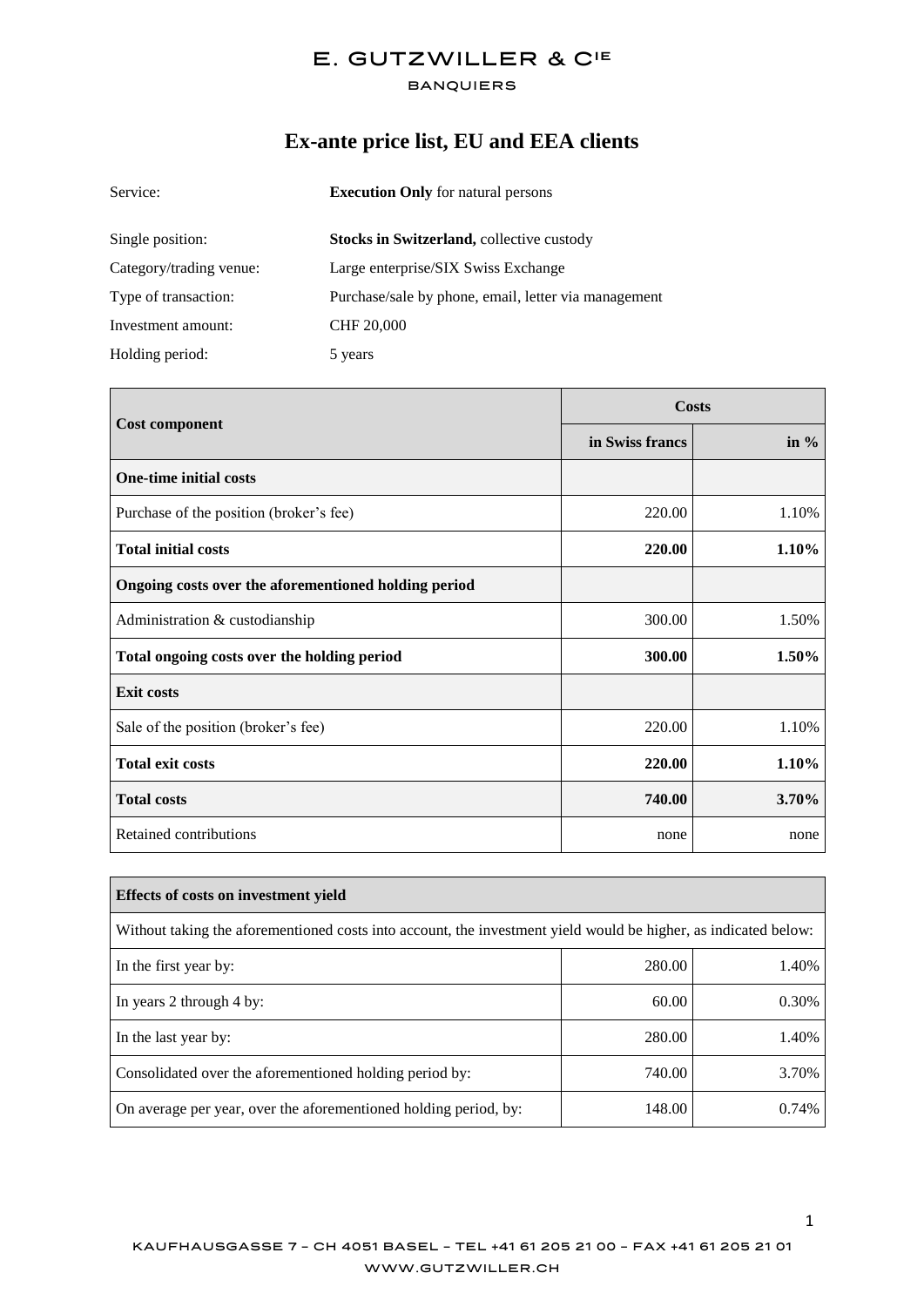#### **BANQUIERS**

| <b>Execution Only</b> for natural persons            |  |
|------------------------------------------------------|--|
|                                                      |  |
|                                                      |  |
| Purchase/sale by phone, email, letter via management |  |
|                                                      |  |
|                                                      |  |
|                                                      |  |

|                                                                                                 | Costs              |         |
|-------------------------------------------------------------------------------------------------|--------------------|---------|
| <b>Cost component</b>                                                                           | in Swiss<br>francs | in $\%$ |
| <b>One-time initial costs</b>                                                                   |                    |         |
| Purchase of the position (broker's fee)                                                         | 280.00             | 1.40%   |
| <b>Total initial costs</b>                                                                      | 280.00             | 1.40%   |
| Ongoing costs over the aforementioned holding period                                            |                    |         |
| Administration & custodianship (Assumption: Custodianship in foreign country<br>$+0.05\%$ p.a.) | 350.00             | 1.75%   |
| Total ongoing costs over the holding period                                                     | 350.00             | 1.75%   |
| <b>Exit costs</b>                                                                               |                    |         |
| Sale of the position (broker's fee)                                                             | 280.00             | 1.40%   |
| <b>Total exit costs</b>                                                                         | 280.00             | 1.40%   |
| <b>Total costs</b>                                                                              | 910.00             | 4.55%   |
| Retained contributions                                                                          | none               | none    |

| Effects of costs on investment yield                                                                            |        |       |
|-----------------------------------------------------------------------------------------------------------------|--------|-------|
| Without taking the aforementioned costs into account, the investment yield would be higher, as indicated below: |        |       |
| In the first year by:                                                                                           | 350.00 | 1.75% |
| In years 2 through 4 by:                                                                                        | 70.00  | 0.35% |
| In the last year by:                                                                                            | 350.00 | 1.75% |
| Consolidated over the aforementioned holding period by:                                                         | 910.00 | 4.55% |
| On average per year, over the aforementioned holding period, by:                                                | 182.00 | 0.91% |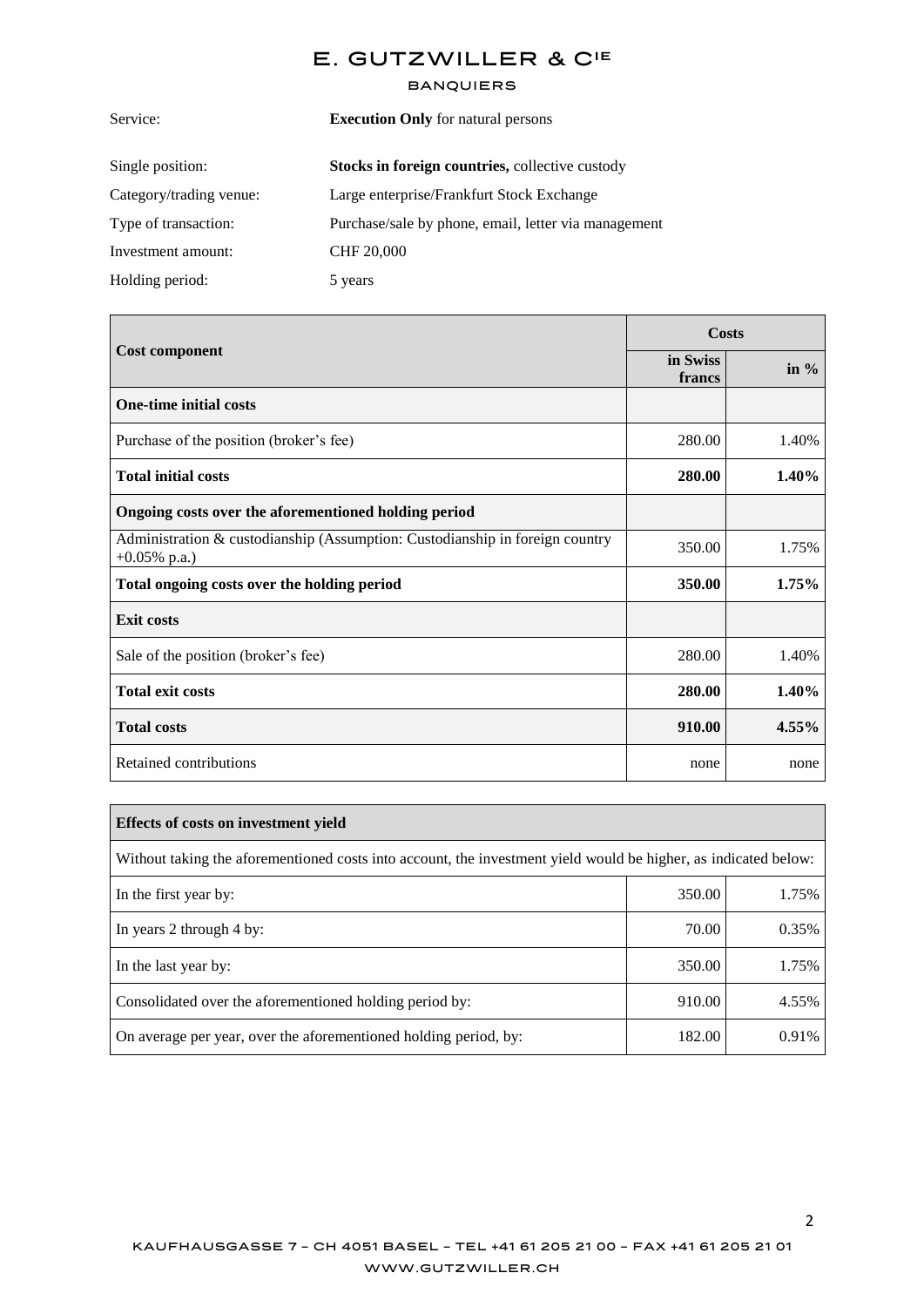### **BANQUIERS**

| <b>Execution Only</b> for natural persons            |  |
|------------------------------------------------------|--|
| Bonds in Swiss francs, collective custody            |  |
| Large enterprise/SIX Swiss Exchange                  |  |
| Purchase/sale by phone, email, letter via management |  |
| CHF 20,000                                           |  |
| 5 years                                              |  |
|                                                      |  |

|                                                      | <b>Costs</b>    |        |
|------------------------------------------------------|-----------------|--------|
| <b>Cost component</b>                                | in Swiss francs | in $%$ |
| <b>One-time initial costs</b>                        |                 |        |
| Purchase of the position (broker's fee)              | 190.00          | 0.95%  |
| <b>Total initial costs</b>                           | 190.00          | 0.95%  |
| Ongoing costs over the aforementioned holding period |                 |        |
| Administration & custodianship                       | 300.00          | 1.50%  |
| Total ongoing costs over the holding period          | 300.00          | 1.50%  |
| <b>Exit costs</b>                                    |                 |        |
| Reimbursement (commission)                           | 50.00           | 0.25%  |
| <b>Total exit costs</b>                              | 50.00           | 0.25%  |
| <b>Total costs</b>                                   | 540.00          | 2.70%  |
| Retained contributions                               | none            | none   |

| <b>Effects of costs on investment yield</b>                                                                     |        |       |  |
|-----------------------------------------------------------------------------------------------------------------|--------|-------|--|
| Without taking the aforementioned costs into account, the investment yield would be higher, as indicated below: |        |       |  |
| In the first year by:                                                                                           | 250.00 | 1.25% |  |
| In years 2 through 4 by:                                                                                        | 60.00  | 0.30% |  |
| In the last year by:                                                                                            | 110.00 | 0.55% |  |
| Consolidated over the aforementioned holding period by:                                                         | 540.00 | 2.70% |  |
| On average per year, over the aforementioned holding period, by:                                                | 108.00 | 0.54% |  |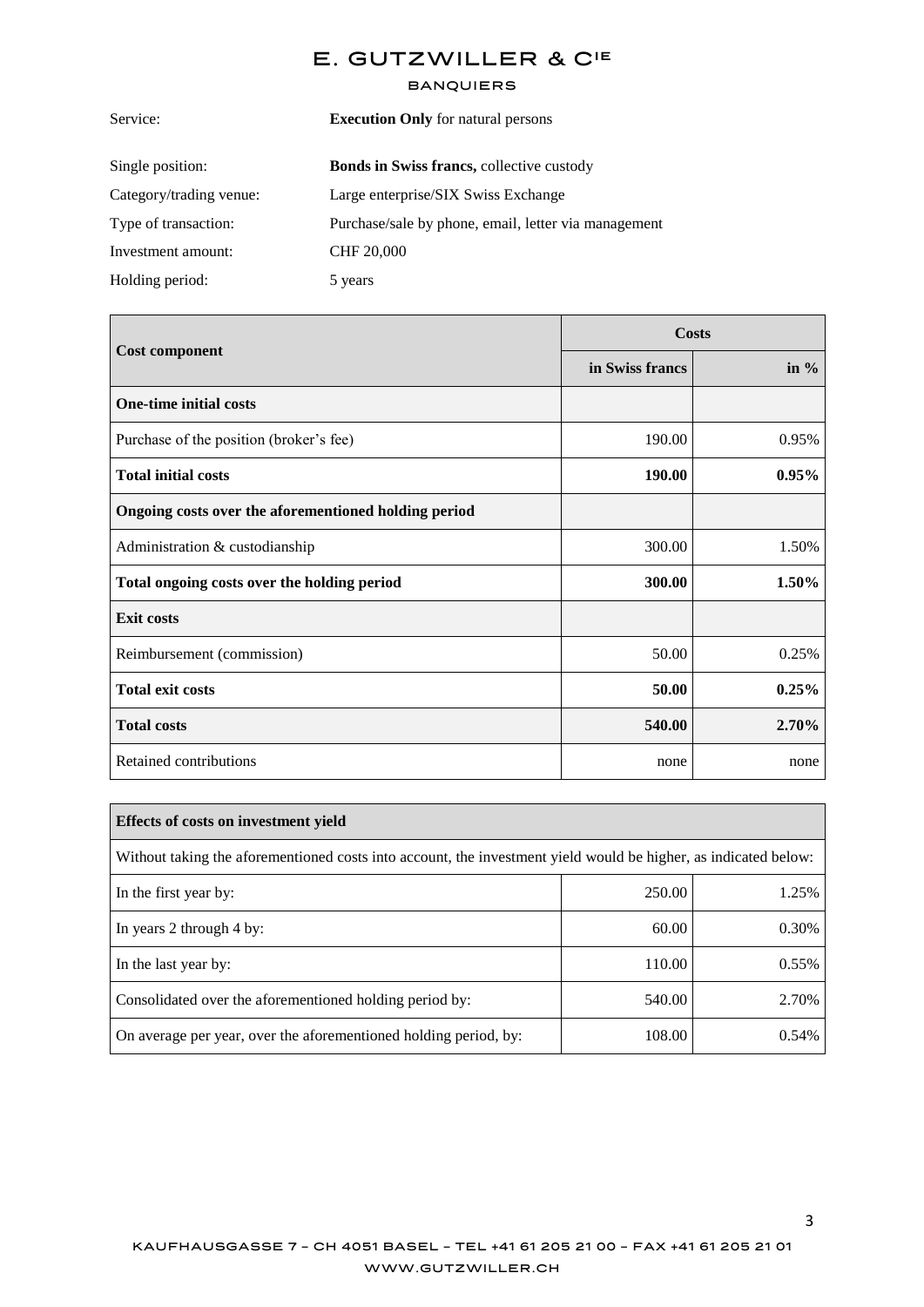#### **BANQUIERS**

| <b>Execution Only</b> for natural persons            |
|------------------------------------------------------|
| <b>Bonds in euros, collective custody</b>            |
| Large enterprise/Frankfurt Stock Exchange            |
| Purchase/sale by phone, email, letter via management |
| <b>CHF 20,000</b>                                    |
| 5 years                                              |
|                                                      |

|                                                                                                 | Costs              |        |
|-------------------------------------------------------------------------------------------------|--------------------|--------|
| <b>Cost component</b>                                                                           | in Swiss<br>francs | in $%$ |
| <b>One-time initial costs</b>                                                                   |                    |        |
| Purchase of the position (broker's fee)                                                         | 250.00             | 1.25%  |
| <b>Total initial costs</b>                                                                      | 250.00             | 1.25%  |
| Ongoing costs over the aforementioned holding period                                            |                    |        |
| Administration & custodianship (Assumption: Custodianship in foreign country<br>$+0.05\%$ p.a.) | 350.00             | 1.75%  |
| Total ongoing costs over the holding period                                                     | 350.00             | 1.75%  |
| <b>Exit costs</b>                                                                               |                    |        |
| Reimbursement (commission)                                                                      | 50.00              | 0.25%  |
| <b>Total exit costs</b>                                                                         | 50.00              | 0.25%  |
| <b>Total costs</b>                                                                              | 650.00             | 3.25%  |
| Retained contributions                                                                          | none               | none   |

| <b>Effects of costs on investment vield</b>                                                                     |        |       |  |
|-----------------------------------------------------------------------------------------------------------------|--------|-------|--|
| Without taking the aforementioned costs into account, the investment yield would be higher, as indicated below: |        |       |  |
| In the first year by:                                                                                           | 320.00 | 1.60% |  |
| In years 2 through 4 by:                                                                                        | 70.00  | 0.35% |  |
| In the last year by:                                                                                            | 120.00 | 0.60% |  |
| Consolidated over the aforementioned holding period by:                                                         | 650.00 | 3.25% |  |
| On average per year, over the aforementioned holding period, by:                                                | 130.00 | 0.65% |  |